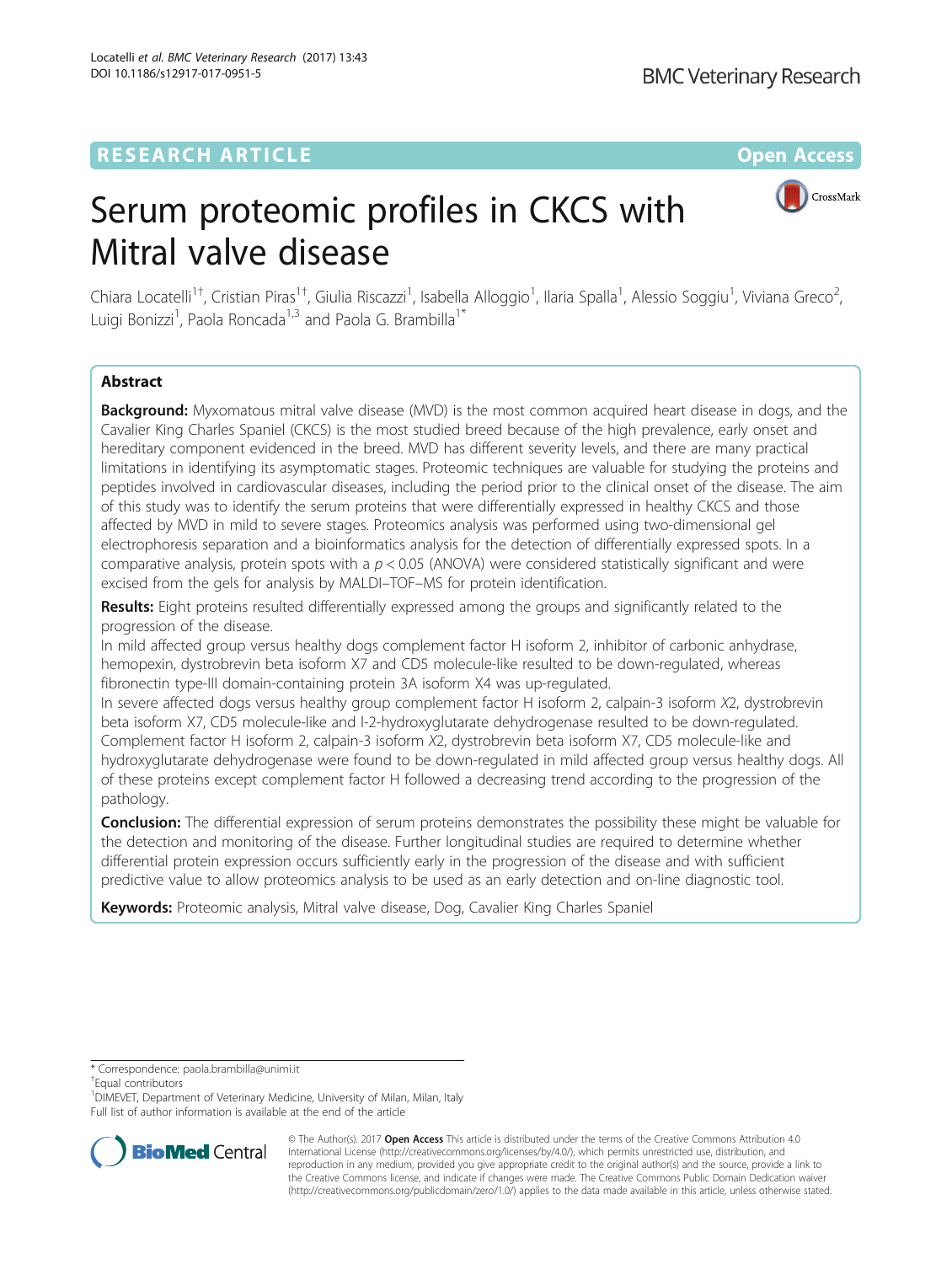# Background

Myxomatous mitral valve disease (MVD) is the most prevalent acquired heart disease in dogs, and is the most common cause of left heart failure, particularly in older and small breed dogs [[1\]](#page-8-0).

The Cavalier King Charles Spaniel (CKCS) is an exception, and the interesting in study MVD in this breed comes from the evidence that CKCS shows the youngest onset and the highest incidence, compared with other breeds [\[1](#page-8-0)–[5](#page-8-0)].

The cause of canine MVD is currently unknown, although a genetic predisposition has been proven [\[2](#page-8-0), [4](#page-8-0), [6\]](#page-8-0).

MVD has also been increasingly considered as the result of certain effector proteins released in response to mechanical or chemical stimuli through signalling pathways rather than only an age-related disease [[6\]](#page-8-0). The signalling mechanisms at the core of MVD have been investigated by the use of new technologies, and advances in proteomic techniques have improved the tools available for studying cardiovascular diseases [[7\]](#page-8-0). The proteome reflects all proteins and peptides that may be related to certain genes and allows a more detailed evaluation of disease status [[8, 9\]](#page-8-0). In 2009, Lacerda et al. conducted the first proteomic study on canine mitral valve leaflet tissue obtained postmortem from healthy dogs and from dogs with early and end-stage MVD. More than 300 proteins were identified, and 117 of these that were over- or under-expressed, which could provide mechanistic clues into the pathogenesis of MVD [\[3](#page-8-0), [10](#page-8-0)].

In 2013, Gao et al. investigated plasma protein expression in human patients affected by degenerative or rheumatic valvular disease and compared it with healthy subjects [\[8\]](#page-8-0). They reported that few proteomic studies on MVD have been done, and most of them studied tissue, whereas the serum or plasma are ideal sources for proteome analysis, as they are easily sampled and are able to analyse processes in specific anatomical compartments because blood flows in all tissues and is therefore able to take up proteins secreted or shed by tissues [\[8](#page-8-0)]. Authors used a similar experimental approach with the difference that they used the depletion of high abundant proteins and described that Carbonic anhydrase protein was over-represented.

In 2013, Tan et al. applied proteomic methods to plasma samples collected from humans with mitral regurgitation (MR) and with or without mitral valve prolapse (MVP) [[11](#page-8-0)]. This study revealed four proteins differentially expressed with a presumptive role in the pathogenesis of MVP: haptoglobin, platelet basic protein and complement component C4b were down-regulated and fibronectin was up-regulated in MR patients with MVP versus the control cases (MR) [[11\]](#page-8-0). In 2014, Xuan et al. applied his experience in

At present, in veterinary medicine there is no treatment for the disease itself that can be applied on a large population of patients (i.e. valve replacement and repair surgery), and so the prevention of its occurrence is the only strategy to reduce the incidence in dogs.

To date in order to reduce the prevalence of MVD in CKCS, a breeding program has been conducted in Sweden since 2001. This program was based on heart auscultation, on pedigree analysis and on the indication that dogs under the age of four years should not be bred [[12\]](#page-8-0). The effects of the breeding program were evaluated by comparing the prevalence of heart murmur in CKCS at 6 years of age in 2007 and 2009. No decrease in the prevalence of the murmur was detected, indicating that the breeding program did not achieve the desired effects [[12, 13\]](#page-8-0).

In 2016 the results of a mandatory breeding scheme based on cardiac auscultation and on echocardiographic detection of mitral valve prolapse, performed in Denmark from 2002 to 2011 were published. The study evidenced a significant reduction in risk of having a mitral regurgitation murmur caused by MVD after a 8 to 10 year period [\[13\]](#page-8-0). Nevertheless same authors reported of limitations to a wide application of the program, and that may affect the use of this method in breeding schemes including multicentre clinical examinations (differences in echocardiographic equipment, technical settings, replacing of the operators, and the changing in the overall observer performance) [[13](#page-8-0)].

To our knowledge there has been extensive research into attempting to diagnose MVD, and more particularly, to diagnose the onset of heart failure in dogs, but none in which proteomic techniques on CKCD clinical patients have been used. To date, there are no reports of serum proteomic changes in dogs affected by MVD. The aim of this study was to evaluate the serum protein profile of healthy and MVD affected CKCS in order to evaluate the physiological changes and the modifications caused by MVD. These findings could provide new insights into our understanding of the underlying mechanisms and the changes from mild to severe stages. The differential expression of the serum proteins moreover could be helpful together with the current techniques in the evaluation of the stage of the pathology, of the drug administration outcome and of the disease progression.

# Methods

The study was conducted on privately owned CKCS prospectively recruited at the Cardiology Unit of the Department of Veterinary Medicine, University of Milan (DiMeVet).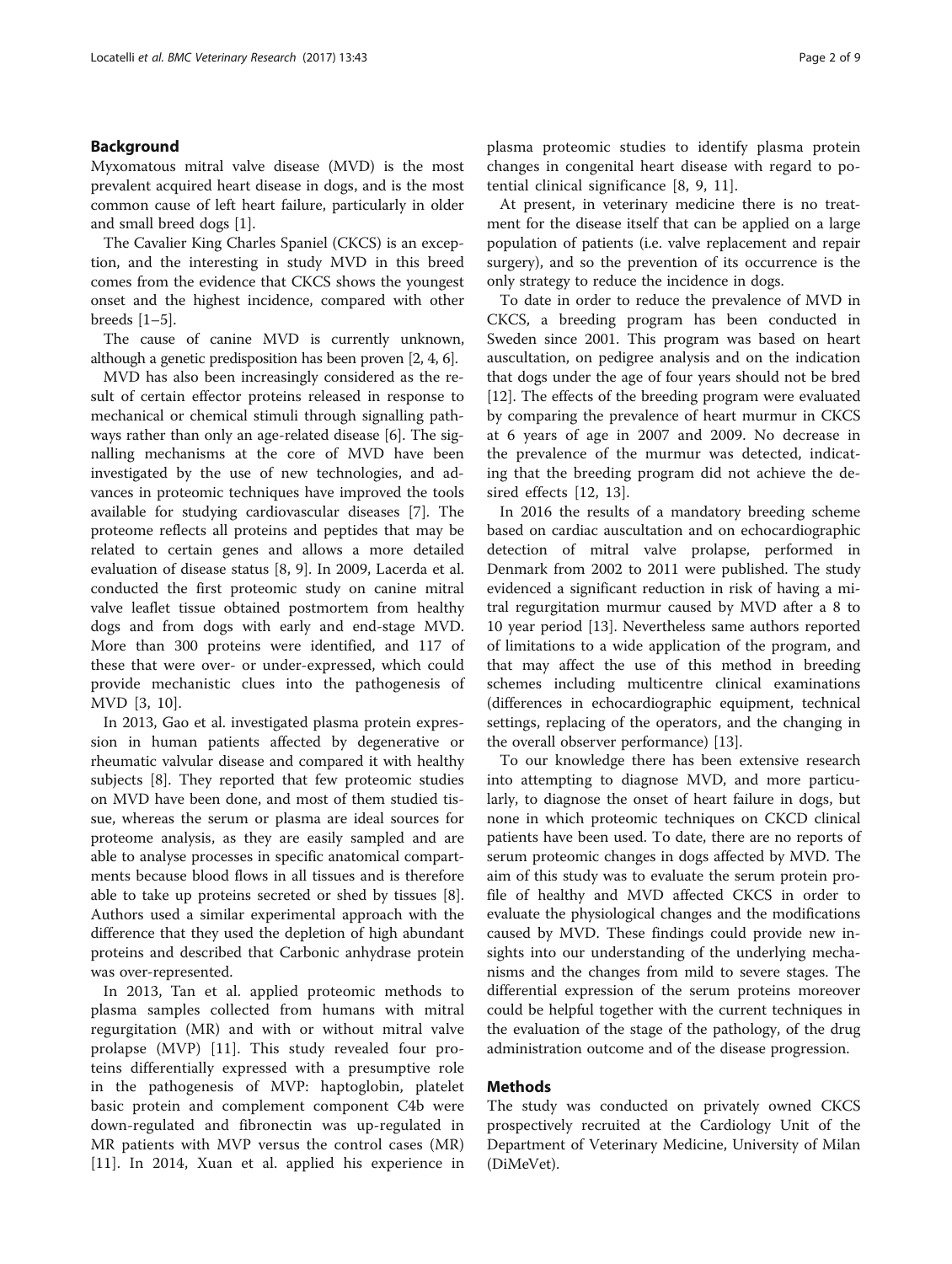A convenience sample of 12 CKCS was enrolled, 4 healthy dogs (control group) and 8 dogs affected by MVD.

All of the owners signed an informed consent before enrolling their dogs in the study. Each dog underwent a complete physical examination aimed at evaluating the general physical condition. The cardiovascular system was evaluated by checking for the presence/absence of a murmur, type and intensity of the murmur (grade I-VI/ VI), if present, and the point of maximum intensity. Blood pressure was indirectly measured with a Doppler method according to the ACVIM consensus statement [[14\]](#page-8-0). Once reliable consecutive readings were obtained, the mean of five consecutive blood pressure measurements was calculated [\[12, 15](#page-8-0)]. Blood was collected from the jugular vein into 5-mL serum tubes and 2.5-mL EDTA tubes after a 12-h fasting. A complete blood count (CBC) was performed for each dog, and serum samples were centrifuged within 30 min after collection at  $3000 \times g$  for 5 min, followed by aliquoting of the plasma. The total protein content and the blood glucose of each sample were immediately evaluated. Serum protein amount was determined using the Bradford dyebinding method (Protein Assay kit 2, Bio-Rad catalogue n° 5000002) according to the manufacturer's instructions. Subsequently, serum biochemistry, including creatinine, urea and serum calcium, potassium, sodium and chloride levels, was analysed. The remaining serum was harvested and transferred into 1.5-mL plastic cryotubes, and the samples were stored at -80°C for subsequent analysis.

Thoracic radiographs in right lateral and dorsoventral recumbency were obtained for all of the dogs included. Each radiograph was evaluated for the presence/absence of cardiomegaly, left atrial/ventricle enlargement, venous congestion, and pulmonary edema.

Echocardiographic examination (2-D, M-mode, spectral, and colour-flow Doppler) was performed by two well-trained investigators using a machine equipped with a multi-frequency phased array probe  $(2.5-3.5 \ \mathrm{MHz})^1$ .

The exam was performed according to a standard procedure with concurrent continuous electrocardiographic monitoring [[16\]](#page-8-0). High-quality video clips were acquired and stored using the echo machine software for off-line measurements. All measurements of interest were repeated on 3 consecutive cardiac cycles, and the mean value was used in the statistical analysis [[17](#page-8-0)].

B-mode and M-mode echocardiography were used to define valve morphology and structures, including the type of lesions and the presence/absence of valvular prolapse, while the degree of mitral regurgitation (MR), if present, was assessed by the use of colour Doppler, calculating the maximal ratio of the regurgitant jet area signal to LA area (ARJ/LAA ratio) [\[17](#page-8-0)]. The left atrial to aortic root ratio (LA/Ao) was measured as previously described [[4](#page-8-0), [18](#page-8-0)]. Diagnosis of MVD was based on 2-D and colour Doppler echocardiographic findings: characteristic valvular lesions of the mitral valve apparatus and a demonstrated MR on the colour Doppler echocardiogram were considered as the definitive diagnostic criteria, as previously described [[17\]](#page-8-0).

The M-mode-derived end-diastolic volume index (EDVI) and the end-systolic volume index (ESVI) were calculated for each patient using the Teichholtz method [[19\]](#page-8-0). The area length method was used for the calculation of 2-D derived parameters: EF%, EDVI and ESVI for each patient.

Based on body weight, the values for LVIDad (left ventricle internal diameter allometric diastole) and LVIDas (left ventricle internal diameter allometric systole) were also calculated according the formulas proposed by Cornell et al. (2004) [[20](#page-8-0)].

The 12 enrolled subjects were stratified into three groups according to the guidelines for the diagnosis and treatment of chronic valvular heart disease established by the American College of Veterinary Internal Medicine Consensus Statement (ACVIM) [[21\]](#page-8-0).

Group H included 4 healthy subjects (stage A of ACVIM) with a normal clinical history, examination, thoracic radiography, echocardiography, serum biochemistry, and complete blood count (CBC) [\[21\]](#page-8-0).

Group M included 4 asymptomatic affected dogs (stages B1 and B2 of ACVIM) with a systolic heart murmur, echocardiographic evidence of MVD and no radiographic signs of venous congestion or pulmonary edema [\[21](#page-8-0)].

Group S included 4 symptomatic CKCS (stage C and D of ACVIM) with clinical and radiographic signs of heart failure and echocardiographic evidence of MVD [[21\]](#page-8-0). All of the dogs of the S group were treated with chronic pharmacologic therapy for heart failure including furosemide, angiotensin-converting enzyme inhibitors and pimobendan at the recommended dosage (Atkins et al. 2009). None of them received spironolactone or other potassium-sparing diuretics.

# Serological proteome analysis (SERPA)

Before analysis, the frozen serum was thawed slowly at room temperature [[22](#page-8-0), [23\]](#page-8-0). The serum samples were analysed through 2D electrophoresis. The firstdimensional analysis was performed using Immobiline Dry strips (pH 3-7 NL, length 7 cm, GE-Healthcare). Immobiline Dry strips were rehydrated overnight in a buffer containing 7 M urea, 2 M thiourea, 4% 3-[(3-Cholamidopropyl) dimethylammonio]-1-propanesulfonate hydrate (CHAPS), 1% threo-1,4-Dimercapto-2,3-butanediol, DL-Dithiothreitol, Cleland's reagent (DTT), 2% ampholine pH 3.5–10 and 0.002% bromophenol blue. One hundred μg of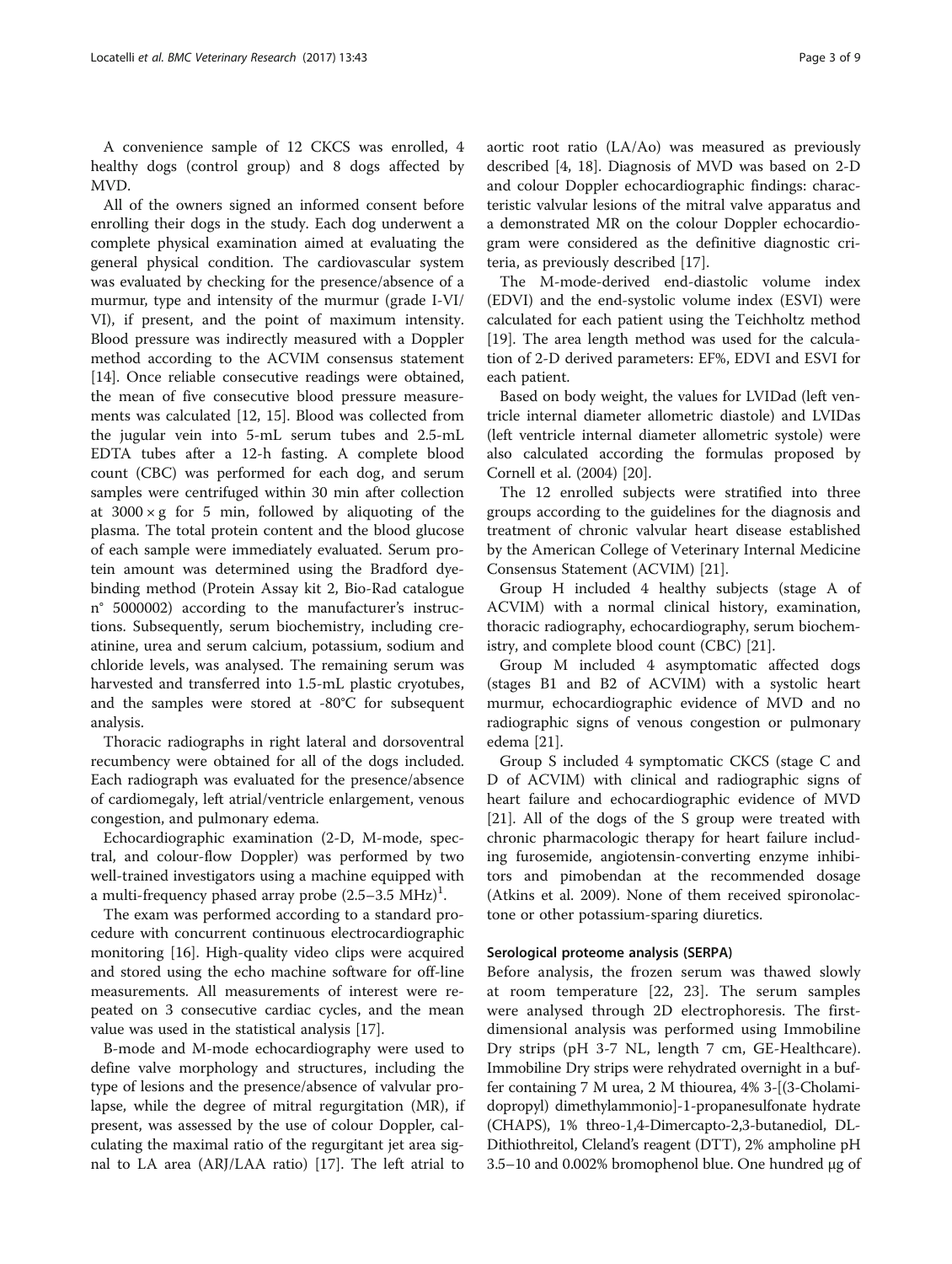protein was loaded on each IPG strip by cup loading at the cathodic side. Isoelectric focusing was performed using the Protean IEF (Isoelectric Focusing) Cell System (Bio-Rad). For IEF, the following protocol was used: 100 V (4h), 250 V (2h), 5000 V (5h), 5000 V (50000 Volt-hrs).

After the first dimension run was completed, the strips were equilibrated with a solution containing 6 M urea, 20% glycerol, 2% SDS and 50 mM Tris–HCl (pH 8.8), with the addition of 1% w/v DTT in the first step and 2.5% w/v iodoacetamide in the second step. For the second dimension, the proteins were separated by SDS-PAGE on 10% polyacrylamide gels using the Mini Protean System (Biorad, USA). Molecular weight protein markers (Precision Plus - BioRad) were applied on one end of the IPG strips. In the second dimension, the gels were run at 7.5 mA/gel for 20 min and then at 15 mA/gel until the bromophenol blue ran off of the gel. The gels were stained with Coomassie G250.

All images were acquired using an Image Scanner III (GE Healthcare, Uppsala). The gel images were imported into Progenesis SameSpot v4.5 software (Nonlinear Dynamics, UK) for analysis. All of the imported images were processed with Progenesis SameSpots to check image quality (saturation and dimension). The aligned images were then automatically analysed using the 2D analysis module for spot detection, background subtraction, normalization, and spot matching, and all spots were manually reviewed and validated to ensure proper detection and matching.

### Statistical analysis

The statistical analysis of the echocardiographic variables, the electrolyte concentrations and the haematological parameters was performed using SAS statistical software (SAS version 11 SW; SAS Institute, Cary, North Carolina, USA). Medians and ranges were calculated, and p-values less than 0.05 were considered statistically significant. The differences among the categories were assessed using the Kruskal-Wallis test, followed by a paired Wilcoxon test.

Statistical analysis of the proteomic data was performed using the Progenesis Stats module on the log-normalized volumes for all spots. The Stats module automatically performed a one-way ANOVA on each spot to evaluate the  $p$ -value between different groups, with  $p$ -values under 0.05 considered statistically significant.

## MALDI TOF MS protein identification

Single spots were excised from the Coomassie-stained 2DE gels, and the spots, previously reduced and alkylated, were digested with a solution of 0.01 μg/μl of porcine trypsin at 37 °C for 16 h. The reaction was stopped with 1% TFA in  $H_2O$  (v/v). The peptides were desalted and concentrated by a C18 ZipTip (Millipore) and then co-crystallized with a solution of 0.5 mg/ml α-ciano-4 hydroxycinnamic acid (HCCA) on a Ground Steel plate (Bruker-Daltonics, Bremen, Germany) previously spotted with a thin layer of a 10 mg/ml HCCA solution. Mass spectra were acquired with an Ultraflex III MALDI-TOF/TOF spectrometer (Bruker-Daltonics) in a positive reflectron mode and processed with FlexAnalysis 3.1 software (Bruker-Daltonics) for the selection of the monoisotopic peptide masses. External and internal calibrations were performed. After exclusion of contaminant ions (known matrix and human keratin peaks), the created peak lists were analysed by the MASCOT v.2.4.1 algorithm ([www.matrixscience.com](http://www.matrixscience.com)) against the NCBI\_201410 database restricted to Canis Lupus Familiaris (class: Other Mammalia). The query for database searching was performed with the carbamidomethylation of cysteines as a fixed modification, the oxidation of methionines as a variable modification, and one missed cleavage site allowed for trypsin at 70 ppm as a maximal tolerance. Mascot protein scores greater than 74 were considered significant ( $p < 0.05$ ) for protein identification assignment. To confirm PMF identifications, the instrument was switched to LIFT mode; MS/MS spectra were acquired and processed by Flex-Analysis 3.0 software (Bruker-Daltonics).

### Results

The 4 dogs in the H group were significantly younger than those in the M group (2.3 vs 6.1 years,  $p = 0.0380$ ) and those in the S group (9 versus 2.3 years,  $p = 0.0284$ ). There were no significant differences by sex and weight between the three groups (Table 1). The normal reference values, the medians and ranges of the echocardiographic

|  |  | Table 1 Population characteristics |
|--|--|------------------------------------|
|--|--|------------------------------------|

| ID | Age (years)    | Sex | Weight (kg) | MVD severity |
|----|----------------|-----|-------------|--------------|
| 1  | 3              | F   | 11,5        | Н            |
| 2  | $\overline{2}$ | F   | 6,8         | Н            |
| 3  | 1,5            | F   | 9           | Н            |
| 4  | 3              | F   | 7           | Н            |
| 5  | $\overline{2}$ | M   | 7,5         | M            |
| 6  | 5,5            | F   | 5           | M            |
| 7  | 10             | FS  | 9           | M            |
| 8  | 7              | F   | 9           | M            |
| 9  | 9              | M   | 8           | S            |
| 10 | 7              | M   | 12          | S            |
| 11 | 11             | FS  | 9,5         | S            |
| 12 | 9              | M   | 8           | S            |
|    |                |     |             |              |

MVD mitral valve disease, F female, M male, FS neutered female, H healthy dogs, M mild affected, S severe affected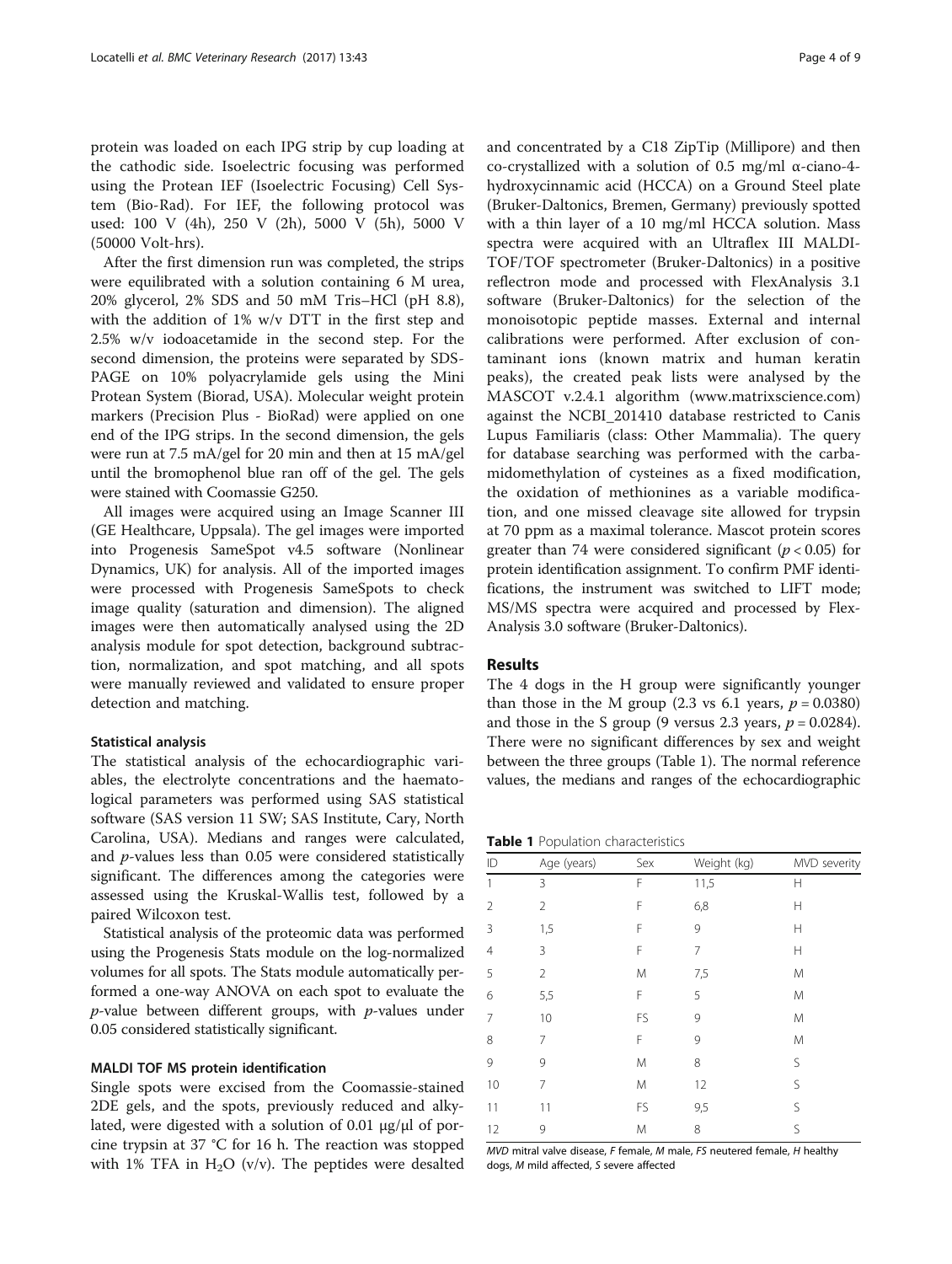variables for all of the dogs included and for the different groups are reported in Table 2 [[20](#page-8-0), [24](#page-8-0), [25\]](#page-8-0).

The electrolyte normal values and their levels in the H, M and S groups are reported in Table [3](#page-5-0) [\[26\]](#page-8-0). Serum sodium levels showed a statistically significant decrease in subjects in the S group compared with the M and the H groups ( $p = 0.0228$  and  $p = 0.0256$ , respectively), and serum calcium levels also decreased significantly in subjects belonging to the S group compared to the H group  $(p = 0.0304)$ .

Serum potassium and chloride and the levels of other biochemical analytes (creatinine and urea) were not significantly different among the three groups.

Red blood cells and haematocrit values decreased in group S versus the M and H groups, but the differences were not statistically significant (Table [3](#page-5-0)) [[27\]](#page-8-0).

# Proteomics analysis (SERPA 2DE and MALDI-TOF-MS)

Proteomics analysis highlighted a total of eight proteins differentially expressed among the groups (data shown in Table [4\)](#page-5-0). Figure [1](#page-6-0) shows the relative 2D map with differentially expressed proteins excised from the gel for MALDI- TOF MS analysis.

Five proteins were found to be down-regulated and one protein was up-regulated ( $p \le 0.05$ ) in group M versus H. The down-regulated proteins included complement factor H isoform 2 (gi|74005944), inhibitor of carbonic anhydrase (gi|545538999), haemopexin (gi|73988725), dystrobrevin beta isoform X7 (gi|545527237) and CD5 molecule-like (gi|545505255). Fibronectin type-III domaincontaining protein 3A isoform X4 (gi|545537390) was found to be up-regulated in the M group versus the H group.

Five proteins were found to be down-regulated in group S versus group H: complement factor H isoform 2 (gi|74005944), calpain-3 isoform X2 (gi|545549554), dystrobrevin beta isoform X7 (gi|545527237), CD5 molecule-like (gi|545505255) and l-2-hydroxyglutarate dehydrogenase (mitochondrial isoform 2, gi|345804340). As shown in Table [4](#page-5-0), complement factor H isoform 2, calpain-3 isoform X2, dystrobrevin beta isoform X7, CD5 molecule-like and hydroxyglutarate dehydrogenase were found to be down-regulated in group M versus group H. All of these proteins except complement factor H followed a decreasing trend according to the progression of the pathology.

# **Discussion**

To our knowledge, this is the first proteomic study on serum proteins in CKCS affected by MVD. In this study, the differential proteomic profiles of CKCS dogs affected by MVD with different degrees of severity, as well as healthy controls, has been analysed.

This study was focused mostly on proteins differentially expressed in mildly affected dogs (group M) in comparison to healthy controls in order to provide complementary tools for the early detection of this pathology and/or in the evaluation of its stage/severity.

The group M (or the mildly affected dogs) represented a valuable pool of samples for the study of this pathology in its subclinical status. Nevertheless, all groups have been analysed and, the proteomics profiling of advanced stages provided a more complete overview of the trends of the expression of each protein. The average expression of each protein in all groups of CKCS has been represented in Table [4.](#page-5-0)

Table 2 Echocardiographic variables in all dogs and in each groups of severity

| Variables M mode | Normal value      | Over all population (12 dogs) | Group H (4 dogs)    | Group M (4 dogs)  | Group S (4 dogs)    |
|------------------|-------------------|-------------------------------|---------------------|-------------------|---------------------|
| LVIDs (mm)       | $* 15.2 \pm 4.8$  | 19.8 (15.9-31.4)              | 19.1 (16.2-20.7)    | 19.2 (17.7-22.6)  | 19.45 (15.9-31.4)   |
| LVIDd (mm)       | $*26 \pm 4.7$     | 30.95 (25.1-49.8)             | 29.75 (25.1-31.1)   | 30.1 (25.3-33.9)  | 39.65 (34.6-49.8)   |
| <b>LVIDas</b>    | $0.71 - 1.26$     | $0.94(0.82 - 1.63)$           | $0.92(0.87 - 1.12)$ | $1.11(0.93-1.15)$ | $0.92(0.82 - 1.63)$ |
| LVIDasd          | $1.27 - 1.85$     | $1.77(1.22 - 2.7)$            | $1.61(1.22 - 1.77)$ | $1.65(1.30-1.91)$ | $1.97(1.86-2.7)$    |
| ESVI $(mI/m2)$   | <30               | 31.9 (17-96)                  | 23.9 (19.9-37.1)    | 37.9 (39.3-23.8)  | 36.5 (17.4-96.1)    |
| EDVI $(mI/m2)$   | < 100             | 105.8 (43-287)                | 84.9 (43.4-104.7)   | 91.3 (59-125.7)   | 157.5 (120-287.9)   |
| EF%              | $*70 \pm 9.20$    | 67.5 (38-86)                  | 69 (38-78)          | $61.5(51-69)$     | 83 (66-86)          |
| Variables 2D     |                   |                               |                     |                   |                     |
| LA/Ao            | $* 1.22 \pm 0.31$ | $1.3(0.9-3.1)$                | $1.2(0.9-1.3)$      | $1.2(0.9-1.6)$    | $2.14(1.6-3.1)$     |
| ESVI $(mI/m2)$   | $<$ 30            | 24 (18-42)                    | 24.5 (18-30)        | $20(17-26)$       | 41 (40-42)          |
| EDVI $(mI/m2)$   | <70               | 53.5 (31-167)                 | 45 (37-54)          | 54.5 (31-68)      | 123.5 (80-167)      |

LVIDd was significantly increased in dogs in group S compared with dogs in group H ( $p = 0.0304$ ) and with dogs in group M ( $p = 0.0304$ ). LVIDad was increased in group S compared with group H ( $p = 0.0304$ ). M-mode-derived EDVI was significantly increased in dogs in group S compared with dogs in group H ( $p = 0.0304$ ). The ratio of left atrial to aorta root was significantly increased in dogs in group S than in group M ( $p = 0.0304$ ) and group H ( $p = 0.0304$ ). No statistically significant difference was found in the LVIDs, LVIDas, ESVI (M-mode), ESVI and EDVI (2-D) FS% and EF% (M-mode and 2-D) among the groups Data are reported as median and ranges (minimum-maximum). \*Data are expressed as means values ± standard deviation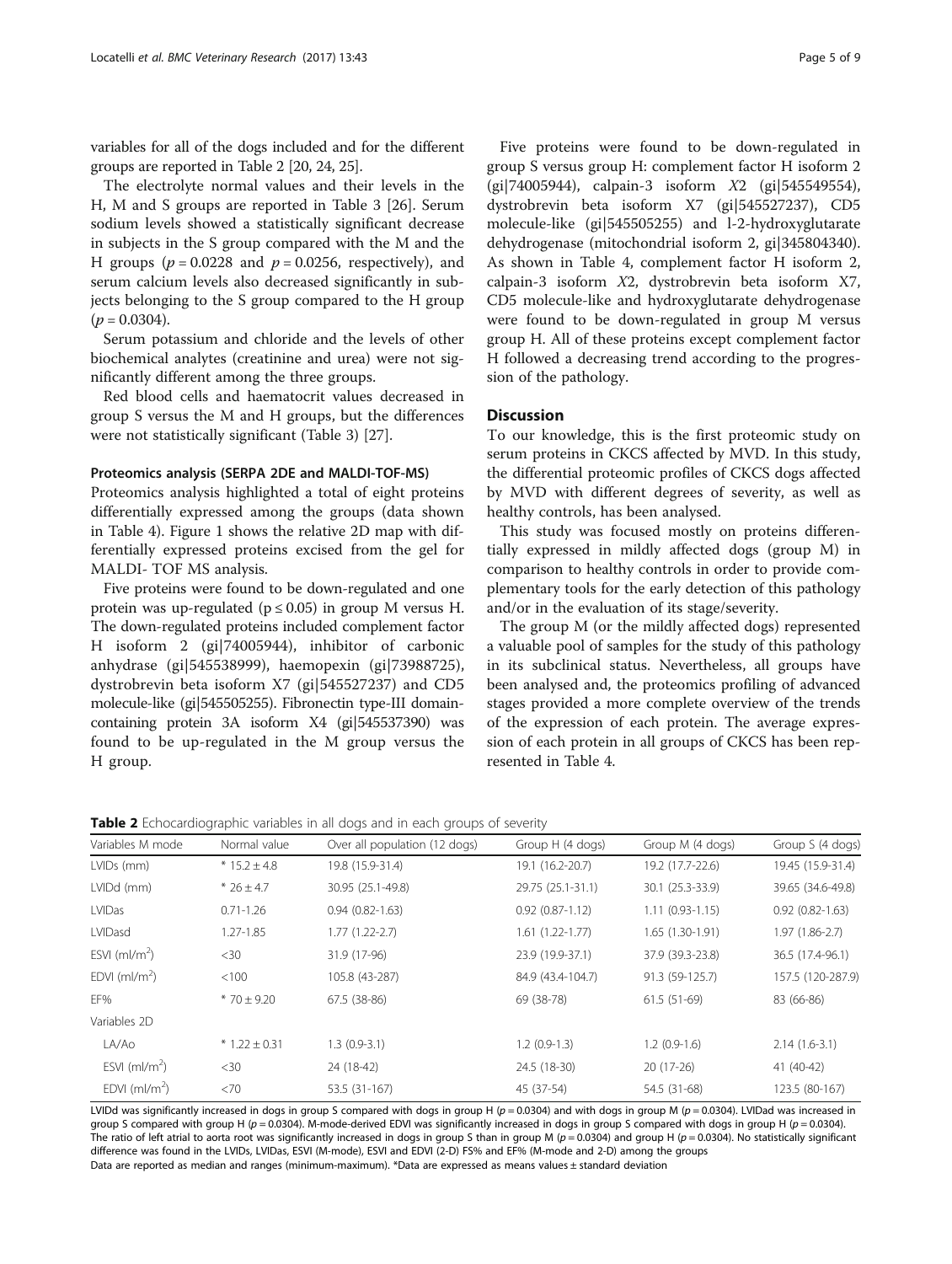|                          | Normal Value | Over all population | Group H (4 dogs)  | Group M (4 dogs)   | Group S (4 dogs) |
|--------------------------|--------------|---------------------|-------------------|--------------------|------------------|
| Serum Calcium (mg/dl)    | 8.98-11.82   | $10.6(9-12.2)$      | 11.65 (11.3-11.9) | $10.6(9.3-12.2)$   | $9.75(9-10.1)$   |
| Serum Potassium (mmol/l) | $3.7 - 5.8$  | $4.6(4.3-5.2)$      | 4.75 (4.5-4.9)    | $4.65(4.3-5.2)$    | $4.45(4.3-4.6)$  |
| RBCC $(x10^6/\mu l)$     | $5.5 - 8.5$  | $6.23(5.64 - 7.08)$ | $6.45(6.16-6.87)$ | $6.1(5.64 - 7.08)$ | $6(5.45-6.28)$   |
| Hematocrit (%)           | $35 - 55$    | 37.4 (32.2-40.1)    | 36.55 (33.8-40.1) | 37.6 (37.4-38.4)   | 35.9 (32.2-40.1) |

<span id="page-5-0"></span>Table 3 Electrolytes levels, red blood cells count (RBCC) and hematocrit reported as median and ranges (minimum–maximum) in all dogs and in each groups of severity

Among all differentially expressed proteins, Hemopexin was found to be down-regulated in M group in comparison to H group. It is an acute-phase protein that can bind and transport haeme to the liver for breakdown and iron recovery, after which the free hemopexin returns to circulation [[8\]](#page-8-0). Hemopexin also acts as a multifunctional agent in important processes such as iron homeostasis, antioxidant protection, and signalling pathways to promote cell survival and gene expression. This has important implications in several pathologic conditions not only associated with the release of heme but also in the control of the immune response and in the pathogenesis of renal and cardiovascular diseases [[28\]](#page-8-0). The haemopexin down-regulation found in CKCS belonging to the M group is in accordance with the results reported by Ge Gao et al. [[8\]](#page-8-0). In humans affected by degenerative mitral valve disease; however, these authors did not advance any hypothesis on the underlying mechanisms, and more studies were advocated [[8, 29](#page-8-0)]. Moreover, Krekken et al. reported the relationship between hemopexin and angiotensin II through the regulation of the vascular angiotensin II type 1 receptor (AT1-R) [[28](#page-8-0)]. These evidences could provide new hypotheses on the remodelling processes induced by this pathology especially in the light of their correlation with the disease. Finally, the decreased levels of the hemopexin we found in asymptomatic dogs could be related to the binding of the free heme produced by the haemolysis described in dogs affected by MVD due to the blood turbulences in the left atrium [\[30](#page-8-0)].

The carbonic anhydrase family (CAs) includes zinc metalloenzymes that catalyse the reversible hydration-

|                        |                                                  |                  |                                                 |   |   |                                                     |                        |               |                 |                                |                                  | MS/MS                                                                                        |                    |
|------------------------|--------------------------------------------------|------------------|-------------------------------------------------|---|---|-----------------------------------------------------|------------------------|---------------|-----------------|--------------------------------|----------------------------------|----------------------------------------------------------------------------------------------|--------------------|
| Protein<br><b>Spot</b> |                                                  | Accession        | <b>Regulation among experimental</b><br>groups: |   |   | <b>CV</b><br>$\%$                                   | <b>Theoretical</b>     | PMF           |                 |                                |                                  |                                                                                              |                    |
| no.                    | description <sup>a</sup>                         | no. <sup>b</sup> | Н                                               | M | s | Significance                                        |                        | $M_r(kDa)/pI$ | Mascot<br>score | %Seq.<br>coverage <sup>d</sup> | Matched<br>peptides <sup>e</sup> | Peptide sequence <sup>f</sup>                                                                | $m/z^g$            |
| 118                    | complement<br>factor H isoform<br>$\overline{2}$ | gi 74005944      |                                                 |   |   | H vs M:<br>$p=0.005$<br>H vs S:<br>$p=0.010$        | 24.<br>$\overline{4}$  | 144.3/6.1     | 97              | 26                             | 25/106                           | <sup>401</sup> KNYYOGOSVR <sup>410</sup><br><sup>110</sup> VVYTCNEGYOLIGR <sup>123</sup>     | 1242.61<br>1671.81 |
| 329                    | inhibitor of<br>carbonic<br>anhydrase-like       | gi 545538999     |                                                 |   |   | H vs M:<br>$p=0,005$<br>H vs S:<br>p=n.s.           | 18.<br>$7\overline{ }$ | 79.1/6.2      | 119             | 32                             | 19/72                            | <sup>271</sup> DLLFTDATDGFLR.V <sup>283</sup><br><sup>292</sup> LYVGYEYFSAIQR <sup>304</sup> | 1483.72<br>1608.79 |
| 348                    | calpain 3<br>isoform X2                          | gi 545549554     |                                                 |   |   | H vs M:<br>$p=n.s.$<br>H vs S:<br>$p=0.032$         | 21.<br>$\overline{3}$  | 95.2 / 5.8    | 94              | 25                             | 18/90                            | <sup>789</sup> LEGMFRAFNAFDK <sup>801</sup><br><sup>293</sup> NMDNSQLRDSDLVPR <sup>307</sup> | 1561.78<br>1775.79 |
| 408                    | hemopexin                                        | gi 73988725      |                                                 |   |   | H vs M:<br>$p=0.034$<br>H vs S:<br>$p=n.s.$         | 15.<br>$\overline{4}$  | 52.0/7.0      | 86              | 33                             | 17/118                           | <sup>399</sup> VDGALCIEK <sup>407</sup><br><sup>216</sup> YPLDVRDYFIPCPGR <sup>230</sup>     | 1004.53<br>1867.94 |
| 496                    | dystrobrevin<br>beta isoform X7                  | gi 545527237     |                                                 |   |   | H vs M:<br>$p=0.016$<br>H vs S:<br>p=5.7805E-<br>05 | 10.<br>$\overline{3}$  | 67.7/4.9      | 106             | 36                             | 11/70                            | <sup>66</sup> ARPAEDGMRLR <sup>77</sup><br>157GNVGVVLFNFGKEK <sup>170</sup>                  | 1287.77<br>1507.8  |

Table 4 Protein identification by MALDI-TOF-TOF analysis

H healthy, M medium, S severe, CV variation coefficient, Mr relative Mass, pl isolectric point, <sup>a</sup>Name of identified proteins; <sup>b</sup>Accession No. according to database<br>Sportide Mass Fingerprinting score calculated by MASCOT <sup>c</sup>Peptide Mass Fingerprinting score calculated by MASCOT 2.4.1 algorithm (<http://www.matrixscience.com>) after database search; <sup>d</sup> sequence coverage; <sup>e</sup> Number of experimental peptides matched versus searched peptides; <sup>f</sup>Aminoacidic sequence of the peptides identified by MS/MS analysis; <sup>g</sup>Monoisotopic masses of the parent iones used for MS/MS analysis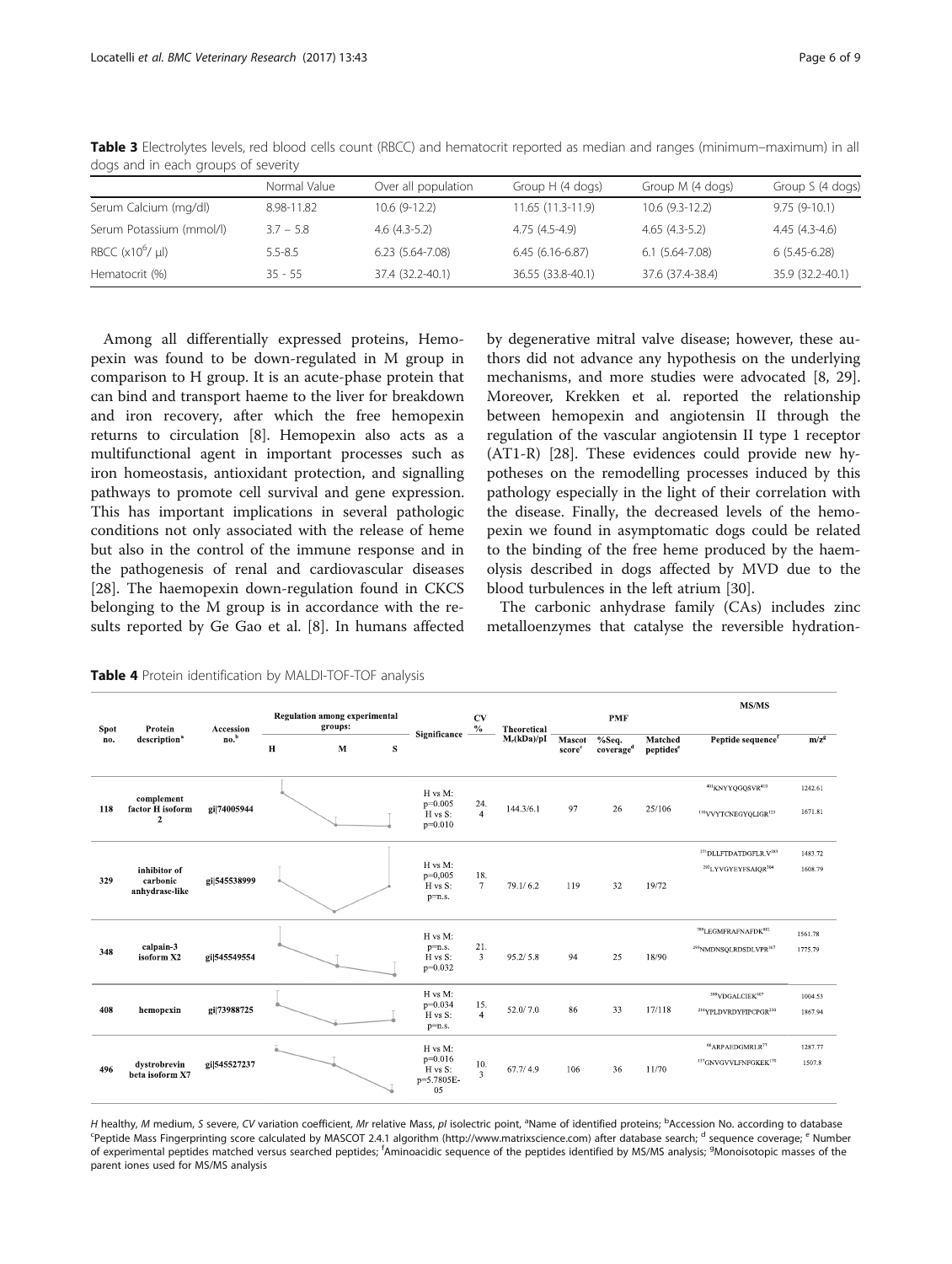<span id="page-6-0"></span>

dehydration of carbon dioxide and bicarbonate. CAs has a role in many physiological and biological processes including calcification, acid-base balance, ion transport, and bone absorption; in vitro, it also promotes the formation of CaCO<sub>3</sub>. Calcium salt precipitation is an important step in tissue calcification, and valvular calcification is one of the common and key pathological changes in MVD [\[8](#page-8-0)]. Using the same experimental approach, Gao and colleagues [\[8](#page-8-0)] identified the overrepresentation of Carbonic anhydrase 1 in human patients of Valvular Heart Diseases. This result seems to be consistent with the down-regulation of the inhibitor of carbonic anhydrase we found in mildly affected dogs. This result could be linked to the expression of calcium and to an improper mineralization process by the acceleration of calcium salt deposition on the mitral valve leaflets [[8\]](#page-8-0). Moreover, the negative trend in the calcium levels in the serum from healthy dogs to those severely affected is in accordance with the down-regulation of the inhibitor of carbonic anhydrase evidenced in our study.

The fibronectin type-III domain-containing protein 3A isoform X4 was found to be over-represented in M vs H experimental group. This protein contains in its sequence domains of fibronectin that has been already described to be up-regulated [[11\]](#page-8-0) and its function is related to cell adhesion and is involved in the processes of tissue remodelling [[11](#page-8-0), [31](#page-8-0)].

In humans, the fibronectin type-III domain-containing protein 3A is as well involved in cell-cell adhesion among cells of the same organism according to GO annotations. Its putative role in this pathology is still unknown and needs further investigation but it can be considered important in the process of cardiac tissue remodelling.

In severely affected dogs, a significantly low sodium concentration was found in comparison with other groups; according to the literature, this could be due to the influence of the therapy, as Boswood observed that chloride tends to significantly decrease with the administration of treatment [[32](#page-8-0), [33\]](#page-8-0). The serum levels of potassium showed a decrease in the H group compared with the S group; however, this variation was not statistically significant.

All of the CKCS included in the study belonging to the S group received furosemide, which might be the reason for the lower potassium levels in the more severely affected dogs [\[32](#page-8-0)].

Furosemide could also be considered responsible for the significantly lower levels of serum calcium found in the dogs belonging to group S, as loop diuretics reduce the activity of the sodium-potassium-chloride cotransporter (NKCC2), which stimulates paracellular calcium reabsorption, causing an increase in renal calcium losses and hypocalcemia [\[34\]](#page-8-0).

In our population, no significant alterations in haemoglobin, red blood cells or haematocrit were found.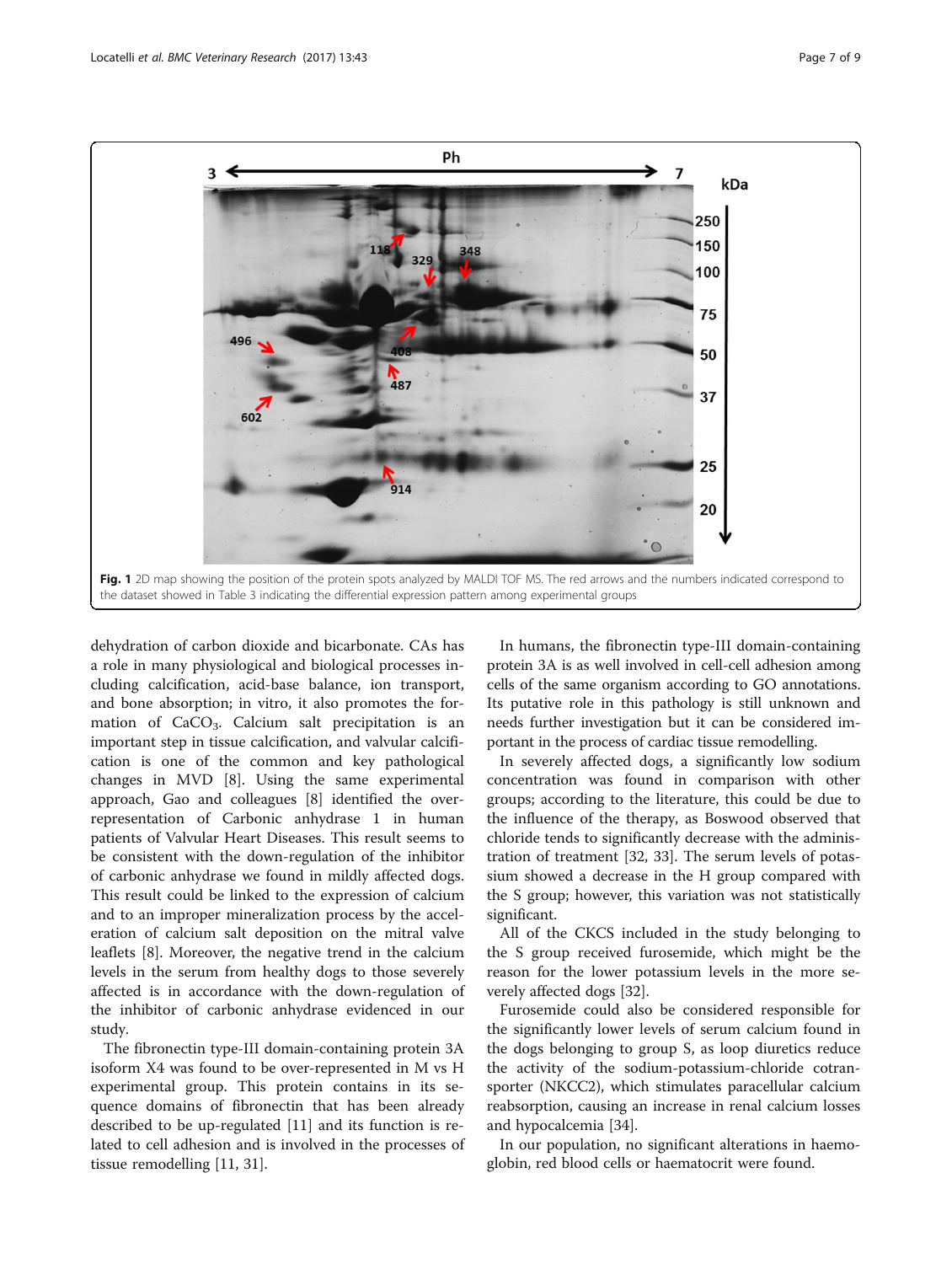Thrombocytopenia and macro thrombocytosis were also considered as a breed-specific idiopathic condition rather than a pathological feature in this study, consistent with other previously published studies [[35](#page-8-0)–[37](#page-8-0)]. Among other differentially expressed proteins, dystrobrevin beta isoform X7 was found to be down-regulated (Table [4](#page-5-0)) in the M and S groups in comparison to the H group, with a positive correlation with the disease severity. The role of dystrobrevin in hypertrophic cardiomyopathy has already been demonstrated in humans [\[38](#page-8-0)]. This evidence demonstrates how the impairment of the α-dystrobrevin gene (which also encodes for the β form) is linked to the development of cardiovascular diseases. Its strong down-regulation in MVD affected CKCS dogs, could suggest a role in the onset of this disease.

Complement factor H isoform 2 and CD5 molecule-like have also been found to be related to the severity of the pathology. The role of these proteins in the pathology still has to be elucidated; proteomic analysis of human plasma in chronic rheumatic mitral stenosis has revealed proteins involved in the complement and coagulation cascades [\[39](#page-8-0)]. However, their statistically significant down-regulation both in the M and S groups could suggest a role as molecular markers for this pathology.

This study reports a novel finding on canine MVD from the point of view of protein expression; however, there were several limitations. One of these concern the possibility that the changes in protein patterns, observed in each severity group, might be consistent with disease processes different from MVD. Nowadays the clinical examination and, above all the conventional Echo-Doppler exam represent the diagnostic gold standard of canine MVD. Nevertheless the lacking of post-mortem examination might represents a limitation to take in account [[17\]](#page-8-0). Furthermore the relatively small sample size of each group could have resulted in less significant changes in the electrolyte concentrations compared with other studies, and, also the therapy could have influenced the electrolyte balance in the subjects belonging to the S group.

Another limitation was that the stratification of the patients takes into account the presence (group S) or absence (group M) of symptoms, and the ACVIM classes B1 and B2 CKCS are in the same strata. This limit must be considered in the next study, as the cardiac remodelling process that could be present in ACVIM class B2 and not in B1 could cause different protein expression patterns.

This is a pilot study and clearly further prospective cohort researches are needed to confirm our results, however, finding the same proteins on all groups of dog could be considered a confirmation of their functional importance, and encourage further investigations in studying the protein expression patterns in dogs affected by MVD.

# Conclusion

The genetic and the proteomics studies of MVD are important for providing additional information for the comprehension of this pathology and for the evaluation of the outcome of this disease. Obtained results and further studies on these different parameters may contribute to the improvement of the genetic selection of pure breeds to reduce the incidence of this pathology. Moreover, protein identified that were found to be positively or negatively related to the pathology may be helpful in the future for the diagnosis, for choosing the best therapeutic approach and for evaluating the therapeutic response to improve the quality of life and the clinical outcome in dogs affected by MVD.

#### **Abbreviations**

ACVIM: American college of veterinary internal medicine; CKCS: Cavalier King Charles Spaniel; EDVI: End diastolic volume index; EF: Ejection fraction; ESVI: End systolic volume index; F: Female; FS: Neutered female; H: Healthy dogs; La/Ao: Left auricle to aorta ratio; LV: Left ventricle; LVIDad: Left ventricular internal dimension in diastole normalized for the body weight based on an allometric equation; LVIDas: Left ventricular internal dimension in systole normalized for the body weight based on an allometric equation; LVIDd: Left ventricular internal dimension in diastole; LVIDs: Left ventricular internal dimension in systole; M: Male; M: Mildly affected; MR: Mitral regurgitation; MVD: Mitral valve disease; S: Severely affected

#### Acknowledgments

We thank Marco Maria Colombo for his technical artwork in the preparation of the digital format of figures and tables. We thank Prof. Saverio Paltrinieri for the revision of the manuscript.

#### Funding

Not applicable.

#### Availability of data and materials

The datasets used and/or analysed during the current study available from the corresponding author on reasonable request.

#### Authors' contributions

CL: was involved in enrolment of the patient and performed the echocardiographic examinations CP: wrote the manuscript, interpretation of data. CL and CP contributed equally to this work. GR: made substantial contributions to conception and design. IA performed proteomics experiments. IS: was involved in enrolment of the patient and performed the echocardiographic examinations. AS: Data interpretation of proteomics, statistics. VG: mass spectrometry experiments, data interoperation. LB: supplementary interpreation of bioinformatic dataset and data analysis. PR: supervised proteomics experiments and contributes in the manuscripts organization and writing. PGB: supervised the research project from the clinical point of view, and has been involved in drafting the manuscript. All authors read and approved the final manuscript.

#### Competing interests

The authors declare that they have no competing interest.

#### Consent for publication

Not applicable.

#### Ethics approval and consent to participate

We state that ethical approval was obtained from our institutional ethics committee (Ethics Committee of the University of Milan), the research was carried out in compliance with the relevant guidelines and that informed consent to participate was obtained from the owners of the animals.